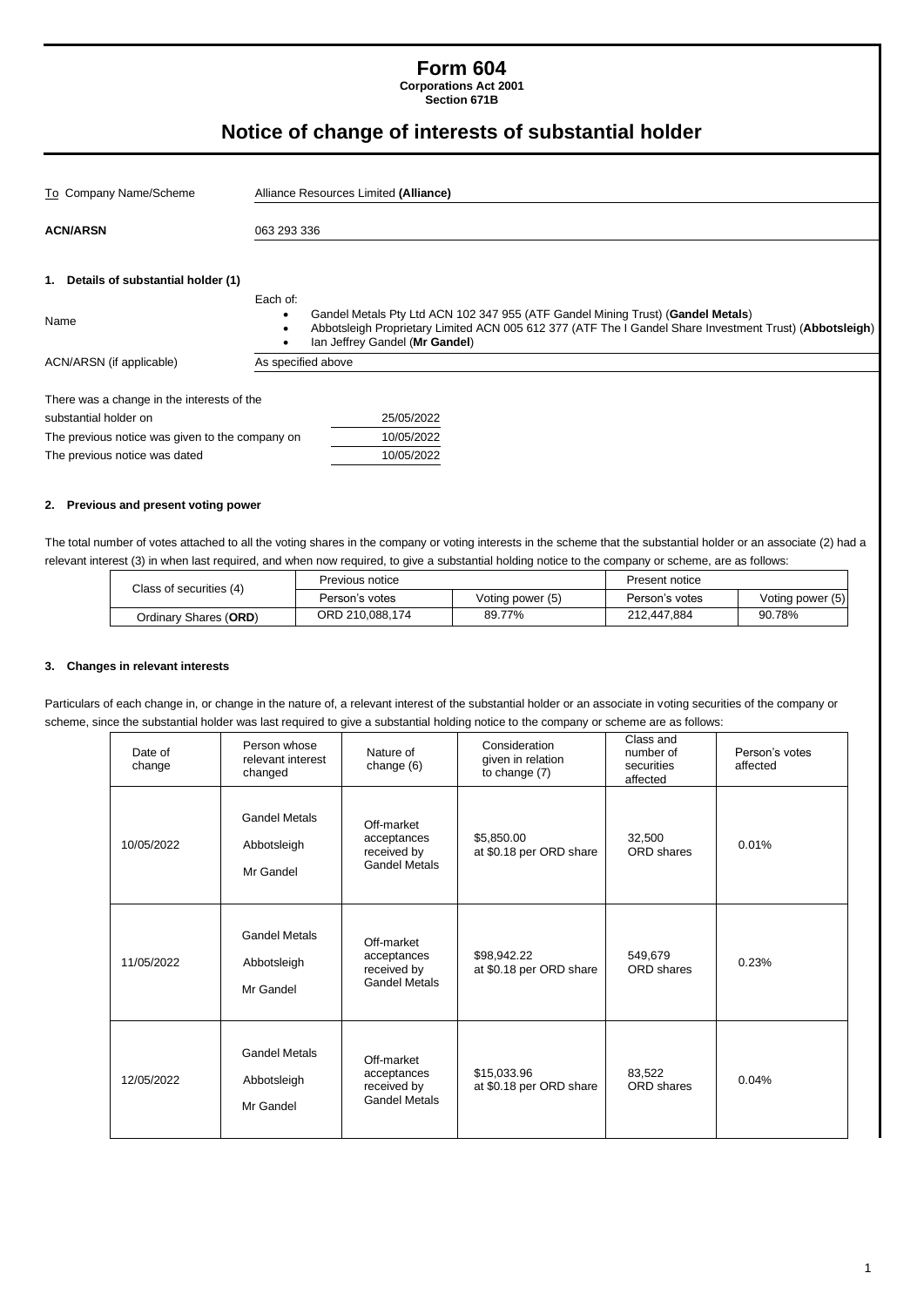| 16/05/2022 | <b>Gandel Metals</b><br>Abbotsleigh<br>Mr Gandel | Off-market<br>acceptances<br>received by<br><b>Gandel Metals</b> | \$3,421.62<br>at \$0.18 per ORD share   | 19,009<br><b>ORD</b> shares  | 0.01% |
|------------|--------------------------------------------------|------------------------------------------------------------------|-----------------------------------------|------------------------------|-------|
| 17/05/2022 | <b>Gandel Metals</b><br>Abbotsleigh<br>Mr Gandel | Off-market<br>acceptances<br>received by<br><b>Gandel Metals</b> | \$155,332.62<br>at \$0.18 per ORD share | 862,959<br>ORD shares        | 0.37% |
| 18/05/2022 | <b>Gandel Metals</b><br>Abbotsleigh<br>Mr Gandel | Off-market<br>acceptances<br>received by<br><b>Gandel Metals</b> | \$2,491.38<br>at \$0.18 per ORD share   | 13,841<br>ORD shares         | 0.01% |
| 19/05/2022 | <b>Gandel Metals</b><br>Abbotsleigh<br>Mr Gandel | Off-market<br>acceptances<br>received by<br><b>Gandel Metals</b> | \$87,117.66<br>at \$0.18 per ORD share  | 483,987<br><b>ORD</b> shares | 0.21% |
| 24/05/2022 | <b>Gandel Metals</b><br>Abbotsleigh<br>Mr Gandel | Off-market<br>acceptances<br>received by<br><b>Gandel Metals</b> | \$4,309.38<br>at \$0.18 per ORD share   | 23,941<br><b>ORD</b> shares  | 0.01% |
| 25/05/2022 | <b>Gandel Metals</b><br>Abbotsleigh<br>Mr Gandel | Off-market<br>acceptances<br>received by<br><b>Gandel Metals</b> | \$52,248.96<br>at \$0.18 per ORD share  | 290.272<br>ORD shares        | 0.12% |

#### **4. Present relevant interests**

Particulars of each relevant interest of the substantial holder in voting securities after the change are as follows:

| Holder of<br>relevant<br>interest                | Registered<br>holder of<br>securities | Person entitled<br>to be registered<br>as holder (8) | Nature of<br>relevant<br>interest (6)                                                                                                                                                                                                 | Class and<br>number of<br>securities | Person's votes |
|--------------------------------------------------|---------------------------------------|------------------------------------------------------|---------------------------------------------------------------------------------------------------------------------------------------------------------------------------------------------------------------------------------------|--------------------------------------|----------------|
|                                                  | <b>Gandel Metals</b>                  | <b>Gandel Metals</b>                                 | Relevant interest arises<br>under section 608(1)(a) of<br>the Corporations Act 2001<br>(Cth) due to being the<br>registered holder of shares<br>in Alliance                                                                           | 144,513,433<br>ORD shares            | 61.75%         |
| <b>Gandel Metals</b><br>Abbotsleigh<br>Mr Gandel | Abbotsleigh                           | Abbotsleigh                                          | Abbotsleigh's relevant<br>interest arises under section<br>$608(3)(b)$ of the<br>Corporations Act 2001 (Cth)<br>in relation to Gandel Metals.<br>and due to being the<br>registered holder of<br>67,934,451 ORD shares in<br>Alliance | 212,447,884<br>ORD shares            | 90.78%         |
|                                                  | N/A                                   | N/A                                                  | Mr Gandel's relevant<br>interest arises under section<br>$608(3)(b)$ of the<br>Corporations Act 2001 (Cth)<br>in relation to Abbotsleigh.                                                                                             | 212,447,884<br><b>ORD</b> shares     | 90.78%         |